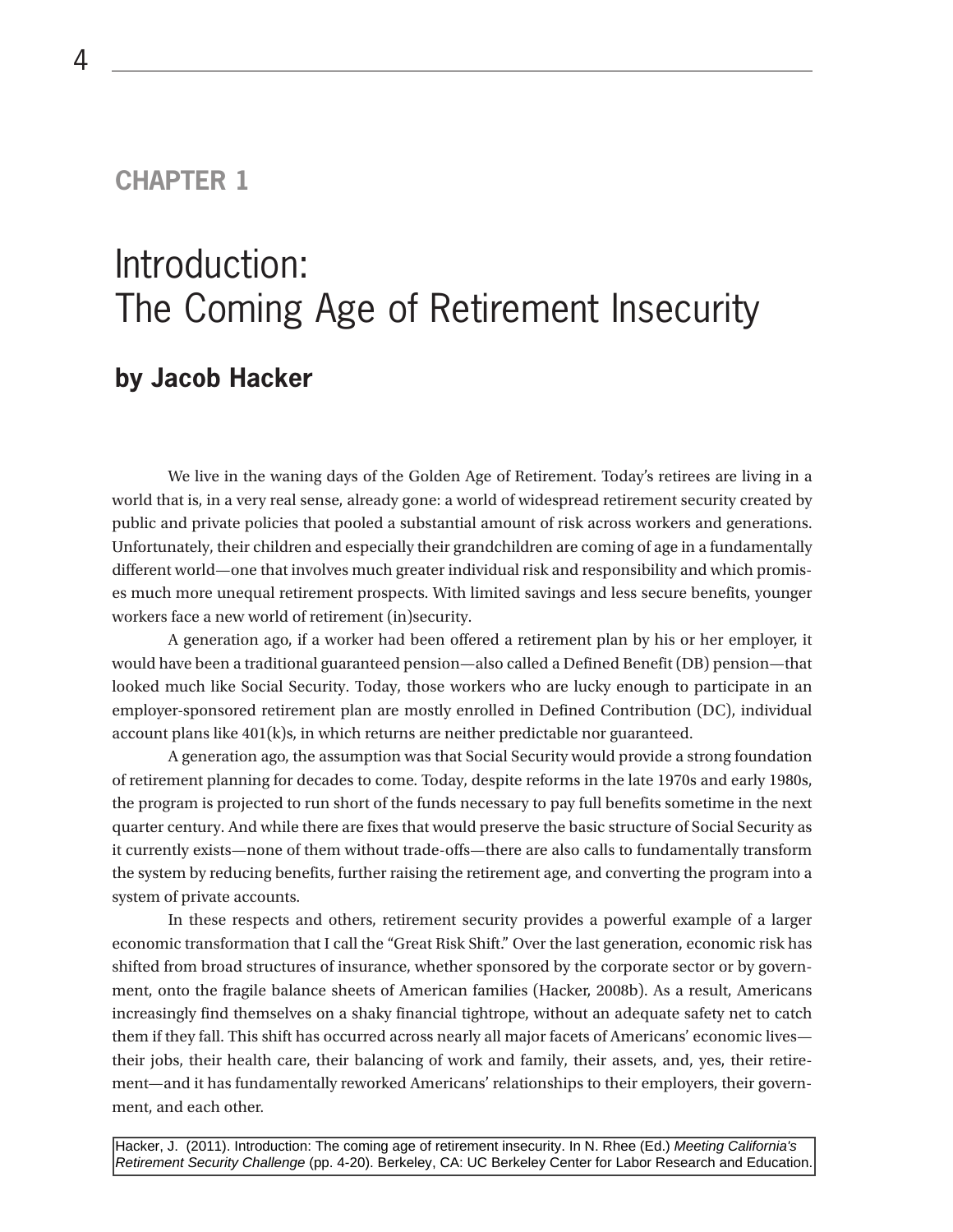As sweeping as the Great Risk Shift has been, however, we can chart a different future. To be sure, nothing will quickly reverse decades of erosion in traditional sources of guaranteed retirement income for those who are near retirement. Most private sector employers are loathe to return to DB pensions, and the U.S. faces difficult choices with regard to social insurance programs in an era of increased austerity. And yet the decisions that we as a society make today could usher in a new era of broad retirement security for coming generations of retirees—if our policies are updated to reflect new social and economic realities, and restore broad risk sharing in a way that is both fiscally sustainable and socially equitable. Much of this work must happen at the federal level. At the same time, states can serve, and are serving, as a proving ground for innovative new policies, particularly with regard to retirement savings for private-sector workers.

This volume brings together rigorous academic and policy research in order to inform these choices for California policymakers, employers, and workers. Taken together, the contributions address the following questions. What retirement prospects do California workers face? What are major obstacles for US workers and firms in providing for adequate and secure retirement income? How can state level policies improve retirement prospects for California workers who lack access to an adequate workplace pension?

In order to provide a context for these issues, this Introduction explores why American retirement security as we have come to know it is in peril—why we have transited from the Golden Age to a much more uncertain and unequal world. Central to this story is the replacement of the traditional "three-legged stool" of Social Security, traditional private pensions, and private savings with a much more wobbly "two-legged stool" of Social Security and private savings (both inside and outside of individual DC retirement accounts). The second part of the Introduction considers several alternative responses to the increased shift of retirement-income and health-cost risks onto workers. The final section outlines the research articles in this volume.

## **1. THE GOLDEN AGE AND ITS DISCONTENTS**

To grasp the foundations of the Golden Age requires understanding America's distinctive public-private system for providing economic security. We often assume that the United States does little to provide economic security compared with other rich capitalist democracies. This is only partly true. The United States does spend less on government benefits as a share of its economy, but it also relies far more on private workplace benefits, such as health care and retirement pensions. Indeed, when these private benefits are factored into the mix, the U.S. framework of economic security is not smaller than the average system in other rich democracies; it is actually slightly larger (Hacker, 2008a). Moreover, private employment-based benefits are extensively subsidized through the tax code—mainly, through the forgiveness of income and payroll taxes on non-cash compensation.<sup>1</sup> With the help of hundreds of billions of dollars in tax breaks, American employers serve as the first line of defense for millions of workers buffeted by the winds of economic change.

#### **From a Three-Legged Stool to a Two-Legged Stool**

America's framework for providing retirement security was historically referred to as a "threelegged stool." Social Security, private pensions, and personal savings—each "leg" was supposed to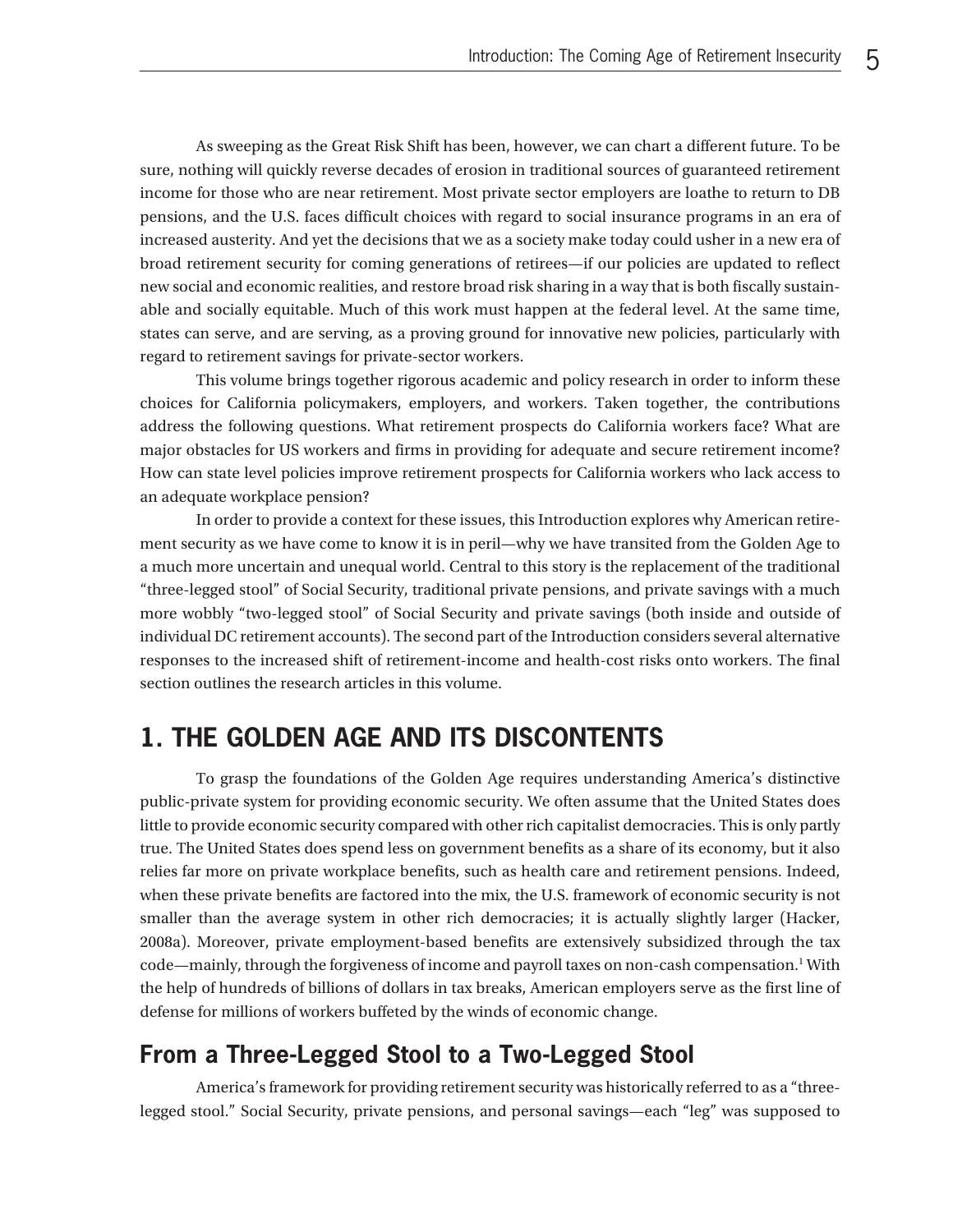carry an important part of the weight of securing workers' retirement. For lower-income workers, Social Security was far and away the most important leg of the stool, providing a lion's share of retirement income (Frolik & Kaplan, 2010, pp. 282-3). But for middle- and higher-income workers, tax-favored private pensions were assumed to be vital for achieving a secure retirement—especially after the Employee Retirement Income Security Act of 1974 put in place rules designed to ensure that DB pension plans would be properly run, broadly distributed, and secure (Purcell & Staman, 2009).

The problem is that this unique employment-based system is coming undone, and in the process, risk is shifting back onto workers and their families. As recently as 25 years ago, more than 80% of large and medium-sized firms offered a DB pension; today, less than a third do, and the share continues to fall (Langbein, 2006). Companies are rapidly "freezing" their defined-benefit plans (that is, preventing new workers from joining the plan) and shifting them over to alternative forms (such as the so-called cash-balance plan) that are more like 401(k)s. For workers fortunate enough to participate in an employer sponsored retirement plan, 401(k) plans have become the default vehicle for private retirement savings.

The expansion of  $401(k)$ s has not led to an overall increase in employer sponsored retirement plan coverage. Instead,  $401(k)$ s have largely substituted for traditional pension plans, and the share of workers offered any plan at their place of work has actually declined. In 1979, just over half of private wage and salary workers aged 18–64 who worked half-time or longer were covered by an employer sponsored retirement plan. Thirty years later, the share had fallen to less than 43% (Economic Policy Institute, 2011). For younger private workers, even college-educated workers, traditional pensions are essentially unavailable; they are lucky if they have access to a 401(k).

The one exception to this story is, of course, the public sector, where DB pensions remain the norm—almost certainly because of the much higher rates of unionization in the public sector than in the private sector (Munnell, Haverstick, & Soto, 2007, pp. 2-3). Recently, these pensions have become a source of controversy for two reasons. First, in part because of the severe downturn of 2007–2008, many states' plans are substantially under-funded (Dalton, 2011). The scale of this shortfall is frequently overstated and funding ratios have improved with recovering stock values. But states will nonetheless have to increase contributions to plans going forward (which currently represent a little less than 4% of state expenditures) or reduce future outlays (which is difficult given union contracts) to achieve adequate funding (Lav & McNichol, 2011, pp. 3-4). It is crucial to note, however, that "state and local plans do not face an immediate liquidity crisis; most plans will be able to cover benefit payments for the next 15–20 years" (Munnell, Aubry, & Quinby, 2010, p. 14).

The second reason for controversy is more political than economic. As private DB pensions have disappeared, the argument that the public sector should follow suit becomes increasingly powerful. Yet assessing the virtue of such a shift requires examining the shortcomings of 401(k)s and other DC plans alongside the financial problems faced by public DB plans.

401(k) plans are not "pensions" as that term has been traditionally understood, i.e., a fixed benefit in retirement. They are essentially private investment accounts sponsored by employers. As a result, they greatly increase the degree of risk and responsibility placed on individual workers in retirement planning.

Traditional DB plans are generally mandatory and paid for largely by employers (in lieu of cash wages) (Frolik & Kaplan, 2010, p. 361-363). Thus, they represent a form of forced savings. DB plans are also insured by the federal government and heavily regulated to protect participants against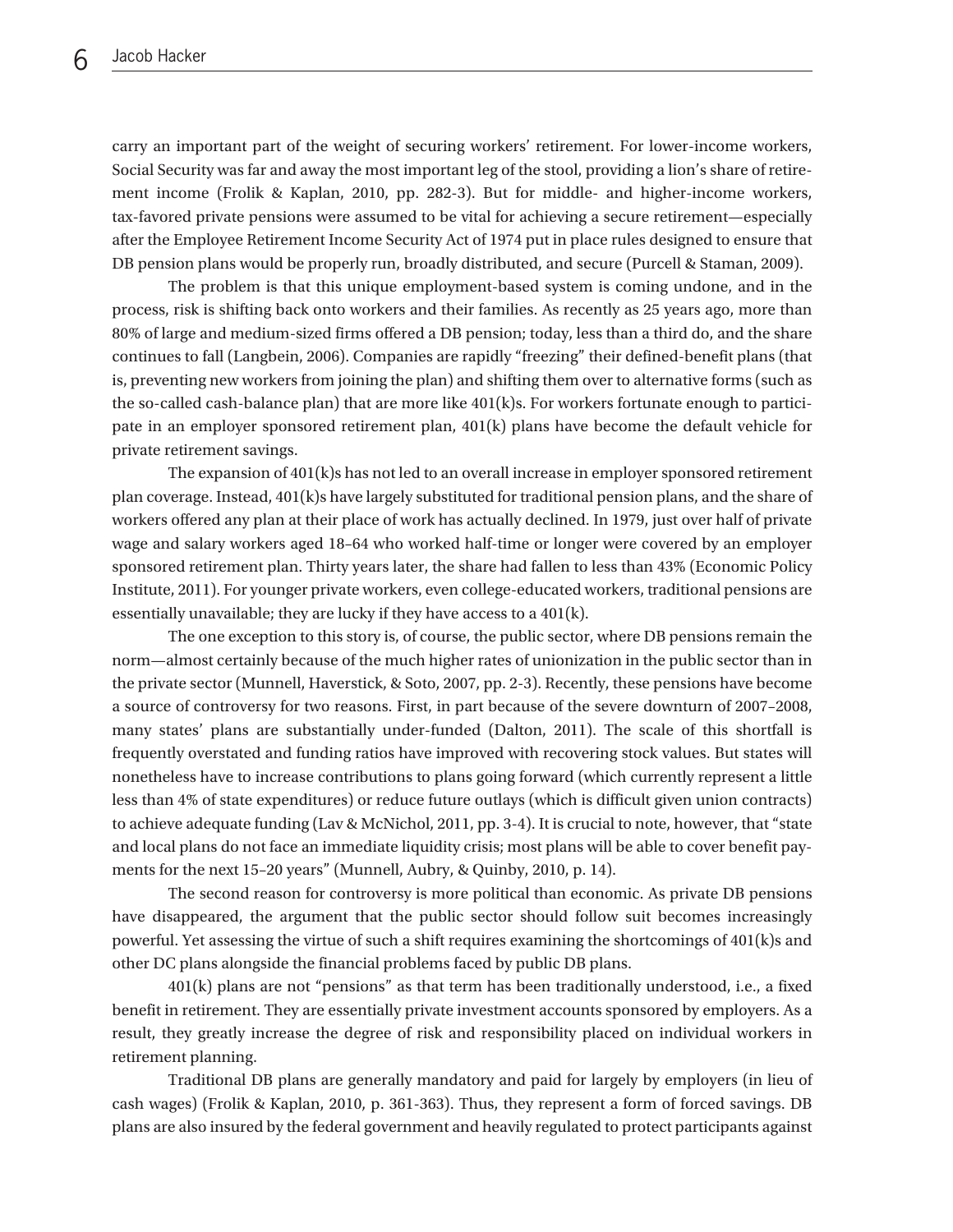mismanagement (Ibid.). Perhaps most important, their fixed benefits protect workers against the risk of market downturns and the possibility of living longer than expected (so-called longevity risk) (Broadbent, Palumbo, & Woodman, 2006).

None of this is true of DC plans. Participation is voluntary, and many workers choose not to participate or contribute inadequate sums (Munnell & Sundén, 2006, pp. 2-3). Plans are not adequately regulated to protect against poor asset allocations or corporate or personal mismanagement (see Stabile, 2002). The federal government does not insure DC plans, and DC accounts provide no inherent protection against market or longevity risks (Jefferson, 2000). Indeed, some features of DC plans—namely, the ability to borrow against their assets, and the distribution of their accumulated savings as lump-sum payments that must be rolled over into new accounts when workers lose or change jobs—exacerbate the risk that workers will prematurely use retirement savings, leaving inadequate income upon retirement. Perversely, this risk falls most heavily on younger and less highly paid workers, the very workers most in need of protection.

As DB pensions vanish, Social Security is the only guaranteed pension left for the vast majority of private sector workers. Yet the role of Social Security has declined in the last 20 years. The wealth represented by expected Social Security benefits fell in the 1980s and 1990s, due both to the maturation of the program and cutbacks that occurred in the late 1970s and early 1980s (Wolff, 2002). Looking forward, Social Security is expected to replace a smaller share of pre-retirement income than it did in the past (CBO, 2005). That is true even if Social Security pays promised benefits—an assumption that is safer than many believe but still hinges on favorable economic and demographic trends and some adjustments in the program (Ibid.; Sanders, 2011; AARP, 2010).

In essence, we have moved from the traditional three-legged stool of retirement security to a much more wobbly two-legged stool—Social Security and private savings (inside and outside of 401(k)s). Rather than enjoying the protections of pension and retiree health plans that pool risk broadly, Americans are increasingly facing these risks on their own. The greatest impact has been on the middle class, which relied much more much more heavily on DB pensions than either poor or affluent households. As private risk protections have eroded, in short, retirement savings has become at once less equal and more risky.

#### **Unequal Retirement**

Public and private pensions were designed to provide a secure retirement income after a lifetime of labor—once only the province of the best-off workers—through a public-private partnership that included even workers of modest means. Today, Social Security still provides a guaranteed foundation of retirement security for low-and middle-income workers. But private employer sponsored retirement plans no longer provide the risk protections they once did to a large chunk of less-affluent households. Moreover, private retirement savings are virtually nonexistent among moderate-income families.<sup>2</sup>

This is not a coincidence. The incentives for higher-income Americans to save have ballooned with the expansion of tax-favored investment vehicles like 401(k)s. But because the tax breaks for these benefits are skewed toward higher-income Americans, most Americans receive modest benefits from these costly tax breaks. In 2011, tax breaks for retirement pensions and accounts cost the federal government over \$140 billion in forgone tax revenue. Roughly 80% of these tax subsidies for retirement saving accrue to the top 20% of the population. Only 7% accrue to the bottom 60% of the population (Hanlon, 2010).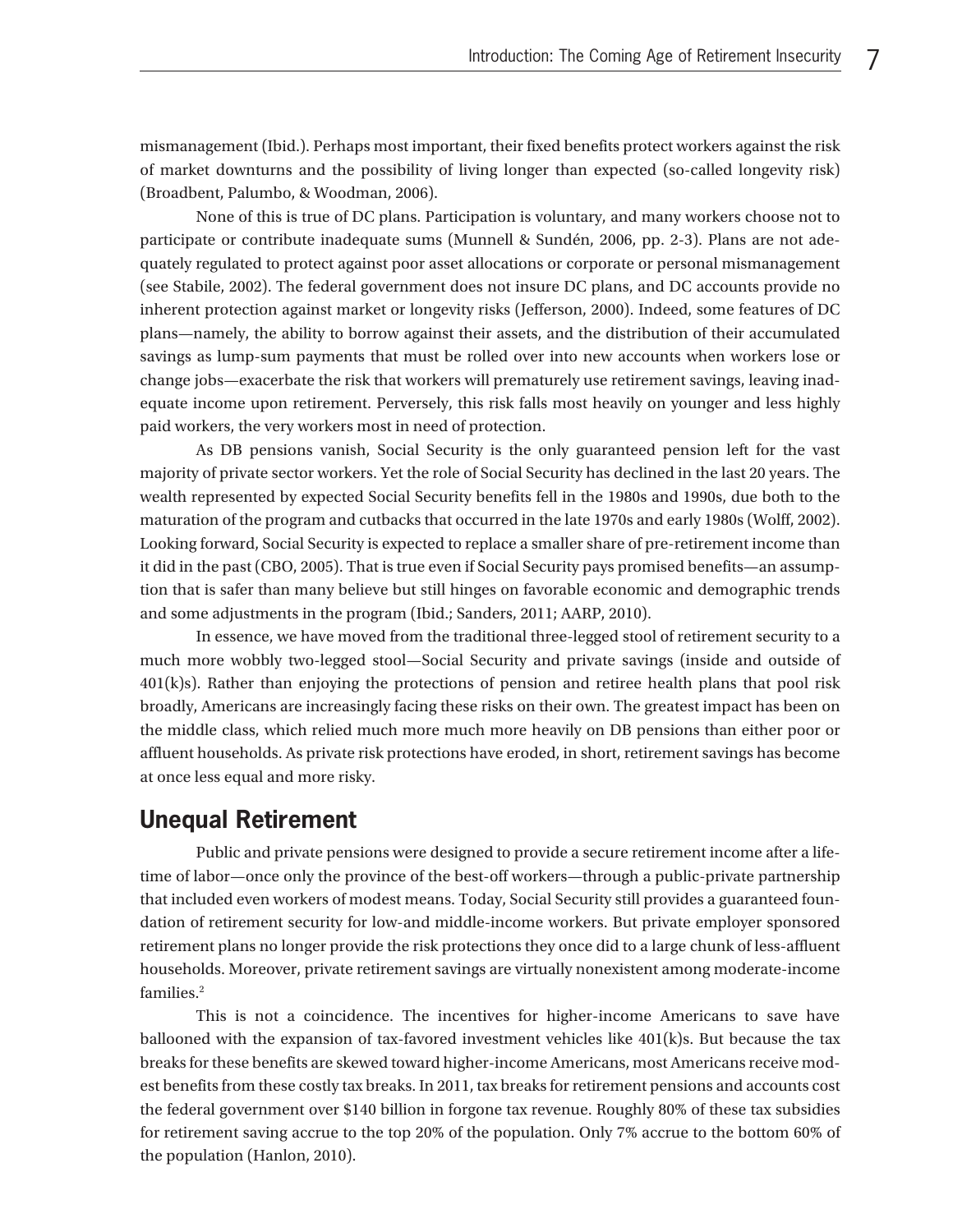The reasons for this stark disparity are threefold. First, lower-income Americans face much lower marginal tax rates, making tax exclusions and deferments worth much less to them. Second, lower-income Americans are least likely to have access to tax-favored accounts (and low-wage employers have less reason to provide such accounts, because the tax advantages for their workers are so much more limited). And third, lower-income Americans have the least discretionary income to contribute to tax-favored accounts. Living paycheck to paycheck, they need the greatest incentive and assistance to save. Instead, the tax benefits for retirement are structured so that they provide the greatest rewards to higher-income workers (Ibid.).

These skewed incentives are reflected in  $401(k)$  account balances. It is often claimed that the "average" American has tens of thousands of dollars in their 401(k), but in fact, roughly three-quarters of account holders have less than the widely cited average of \$60,000 (Van Derhei, Holden, Copeland, & Alonso, 2007, p. 13). The median among account-holders is less than \$20,000 (Ibid., p. 15). Additionally, all these figures include only those who *have* 401(k)s; only half of workers have access to a DC plan and only around a third contribute to one (Dietz, 2006). Overall, around 70% of DC plan and IRA assets are held by the richest fifth of Americans (Progressivity and Savings, 2004).

Much ink has been spilled comparing the returns of  $401(k)$ s and old-style pensions. But the central issue for retirement security is not the return, but the risk. Retirement wealth has not only failed to rise for millions of families; it has also grown more risky, as the nation has shifted more of the responsibility for retirement planning from employers and government onto workers and their families.

#### **Risky Retirement**

The private retirement fortunes of all but today's oldest workers are dependent on the fate of 401(k)s. This means, in turn, that private retirement fortunes are dependent on the future of financial markets. As the recent gyrations of the stock market reveal, financial markets provide an inherently risky basis for retirement planning.

To be sure, there is nothing that requires that  $401(k)$ s be invested in stocks. Workers are free to buy bonds or a conservative mix of stocks and bonds, and indeed, a significant share of workers invest their  $401(k)$ s too conservatively for their age (not surprisingly, these tend to be lower-income workers) (Munnell & Sunden, 2004, pp. 75-77). Still, stocks do deliver a higher overall return (Uccello, 2000, pp. 10, 14). The problem is that this return comes with higher risk, and  $401(k)$ s place all of this higher risk on workers, offering little of the investment guidance and none of the protections against economic loss that are inherent in DB pensions.

The risks posed by  $401(k)s$  go beyond investment risks to encompass nearly all of the managerial and savings responsibilities imposed on workers. Indeed, by far the greatest problem posed by 401(k)s is the simplest—they encourage insufficient savings. This contrasts with DB pensions. Because of their typical universality within workplaces and usually substantial employer contributions, DB pensions represent a powerful form of forced prefunding of retirement. Savings in 401(k)s, by contrast, are much more spotty, even when workers have them and employers match their contributions. Bluntly put, leaving virtually all contribution and investment decisions to workers is a recipe for retirement income shortfalls. As behavioral economists have extensively documented, workers "are slow to join advantageous plans, make infrequent changes, and adopt naïve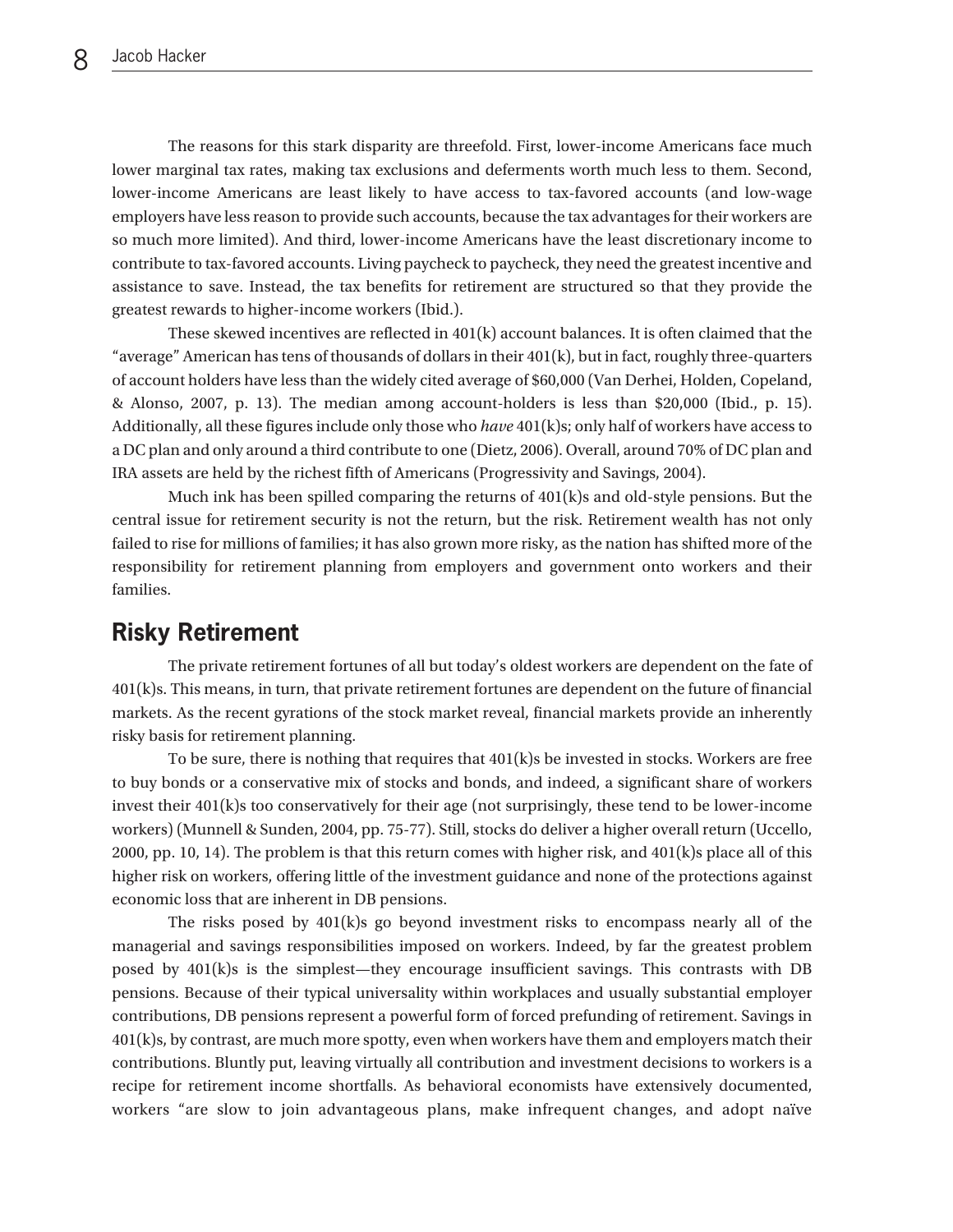diversification strategies" that leave them without enough income on which to retire (Thaler & Benartzi, 2007, pp. 16-17).

A telling example of the risks is provided by one of the most distinctive features of DC plans: the ability of workers to take their account balance as a "lump sum" (that is, in the form of cash) when they leave an employer. This benefits workers who change jobs frequently—but only if they save the money. Unfortunately, "[t]he vast majority of people who receive lump sum distributions do not roll over the funds into qualified accounts" (Burman, Coe, & Gale, 2001, p. 4), such as IRAs and other 401(k)s—despite the fact that they must pay taxes on all their benefits, as well as a penalty of 10% if they are younger than 55 (p. 1).

A clue to the source of this seemingly irrational behavior is provided by research on what affects workers' use of lump sum distributions. Workers who are laid off are nearly 47% less likely to roll over their distributions (Engelhardt, 2003, pp. 333, 337). Workers who relocate to get a new job are 50% less likely to roll over their contributions; workers who leave work to care for a family member are 77% less likely (Ibid., p. 337). "Overall," as one economist concludes, "the evidence suggests that [DC] pension assets have been used to buffer economic shocks to the household" (Ibid., p. 334). Workers are beggaring long-term retirement security to deal with short-term shocks.

Finally, it is not so easy to turn a retirement account into a lifetime guaranteed income of the sort that Social Security and DB pensions provide. To protect oneself against this risk requires purchasing an annuity. Yet most people do not use their 401(k) accounts to buy an annuity—in part because of inherent weaknesses of the annuity market, in part because their balances are too small to make the transaction worthwhile, and in part because they discount the possibility that they will outlive their assets (Restoring Retirement Security, 2008).

#### **The Fallout**

The true effects of the 401(k) revolution on income in retirement have yet to be seen. We will only know them with certainty when today's younger workers start retiring. But even before the recent economic downturn, the signs were troubling. Among Americans aged 64–74 in 2005 (that is, born between 1931 and 1941), nearly a third lost 50% or more of their financial wealth between 1992 and 2002—a rate of wealth depletion that will soon leave them confronting a complete exhaustion of their assets, a much-reduced standard of living, or both. The rate of wealth depletion was even higher among those who reported they were in poor health (Copeland, 2005, p. 18).

At the same time, debt is a rapidly growing among families with heads of household older than 55. Between 1992 and 2007, the median debt level among older families with debt rose from \$15,923 to \$43,000 (in 2007 dollars), with the largest percentage increase occurring among the oldest of the aged (75 or over). The share of older families with debt also rose substantially—from 54% to 63% (Copeland, 2009, pp. 2-3).

A significant part of this rise is represented by credit-card debt—the most costly form of credit for most consumers. During the 1990s, credit-card debt grew by around half among all consumers, but it grew by 200% among seniors aged 65–69. Research on the cause is limited, but the basic realities are clear: relatively fixed and modest incomes alongside rapidly rising medical costs. In addition, during this recent severe downturn, many older Americans found themselves in the position of providing financial support to their children (Harkness, 2010).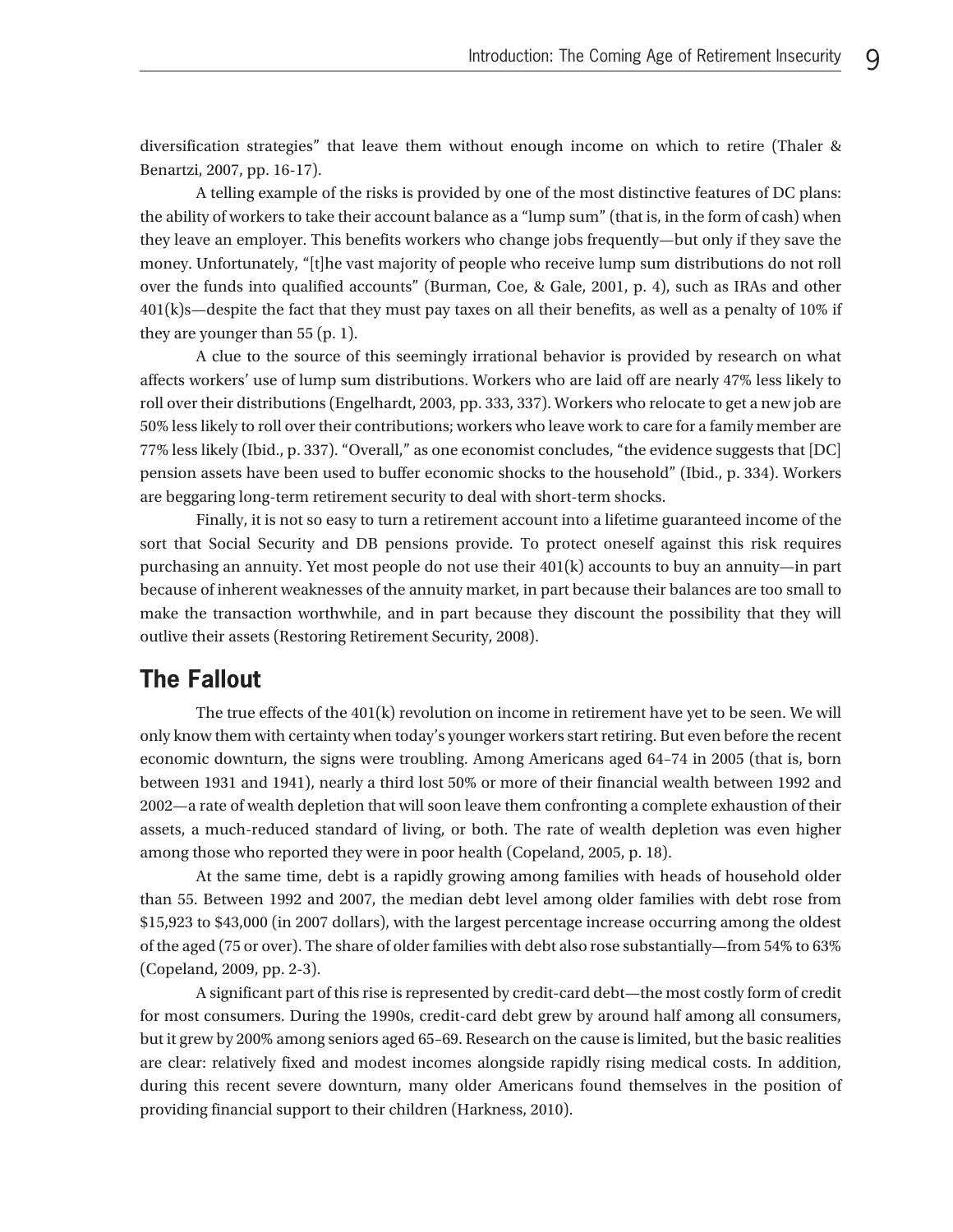These results suggest that while much attention has been paid to the accumulation of assets *for* retirement, far less has been devoted to the issue of how Americans manage their assets *in* retirement. DB pensions and Social Security ensure that workers receive a relatively stable income as long as they live. There are no such guarantees when it comes to IRAs and 401(k) plans, and there is every reason to think that many retirees will exhaust their accounts well before they die (Brown, 2000, p. 2).

The other side of the coin of wealth depletion is asset accumulation—and retirement savings in  $401(k)s$ —is, ironically, both inadequate and excessively at risk. The risk of market volatility has been driven home by the stock-market gyrations of recent years. Just between mid-2007 and October 2008, an estimated \$1 trillion in retirement wealth was lost in 401(k)s and individual retirement accounts (The Effects of Recent Turmoil, 2008). A 2009 survey found that two-thirds of adults aged 50–64 years lost money in mutual funds, individual stocks, or 401(k) accounts, with the vast majority losing more than 20% of their investments; most who had no losses had no investments (Morin & Taylor, 2009).

To be sure, we cannot yet know how sustained these losses will be. After all, the market has recovered markedly since the stock market downturn of 2007 and 2008. Moreover, those nearing retirement are potentially the most vulnerable to market risks insofar as they have the least time to recover losses before they retire. The point is that market volatility is a serious threat to retirement security, and coping with it is left almost entirely up to  $401(k)$  holders. As with rising debt levels of the aged, what we know is that even among those with at least one foot in the Golden Age of retirement, retirement insecurity is becoming more common.

What we also know is that these signs of strains are only the tip of an emerging iceberg, for they appear amid a long term decline in the retirement-preparedness of younger Americans. According to researchers at Boston College (Munnell, Webb, & Golub-Sass, 2009), the share of working-age households that are at risk of being financially unprepared for retirement at age 65 has risen from 31% in 1983 to 43% in 2004, and a projected 51% in 2009. Younger Americans are far more likely to be at risk than older Americans: roughly half of those born from the mid-1960s through the early 1970s are at risk of being financially unprepared, compared with 35% of those born in the decade after World War II. In every age group, low-income Americans are the least financially prepared.

## **2. RESTORING RETIREMENT SECURITY**

The promise of private retiree benefits at their heyday was a secure retirement income that, when coupled with Social Security, would allow older Americans to spend their retired years in relative comfort. That promise is now in grave doubt. But reforms could strengthen social security and make private retirement accounts work better as a source of secure retirement income for ordinary workers and their families—in a way that is consistent both with Americans' basic priorities for retirement policy and with the imperatives of long term fiscal responsibility.

## **Strengthening Social Security**

In the context of the financial crisis and increased private risk-bearing, securing our one guaranteed system of retirement security, Social Security, is all the more essential. To do this, however, will require addressing Social Security's funding shortfall. Although the program has run a surplus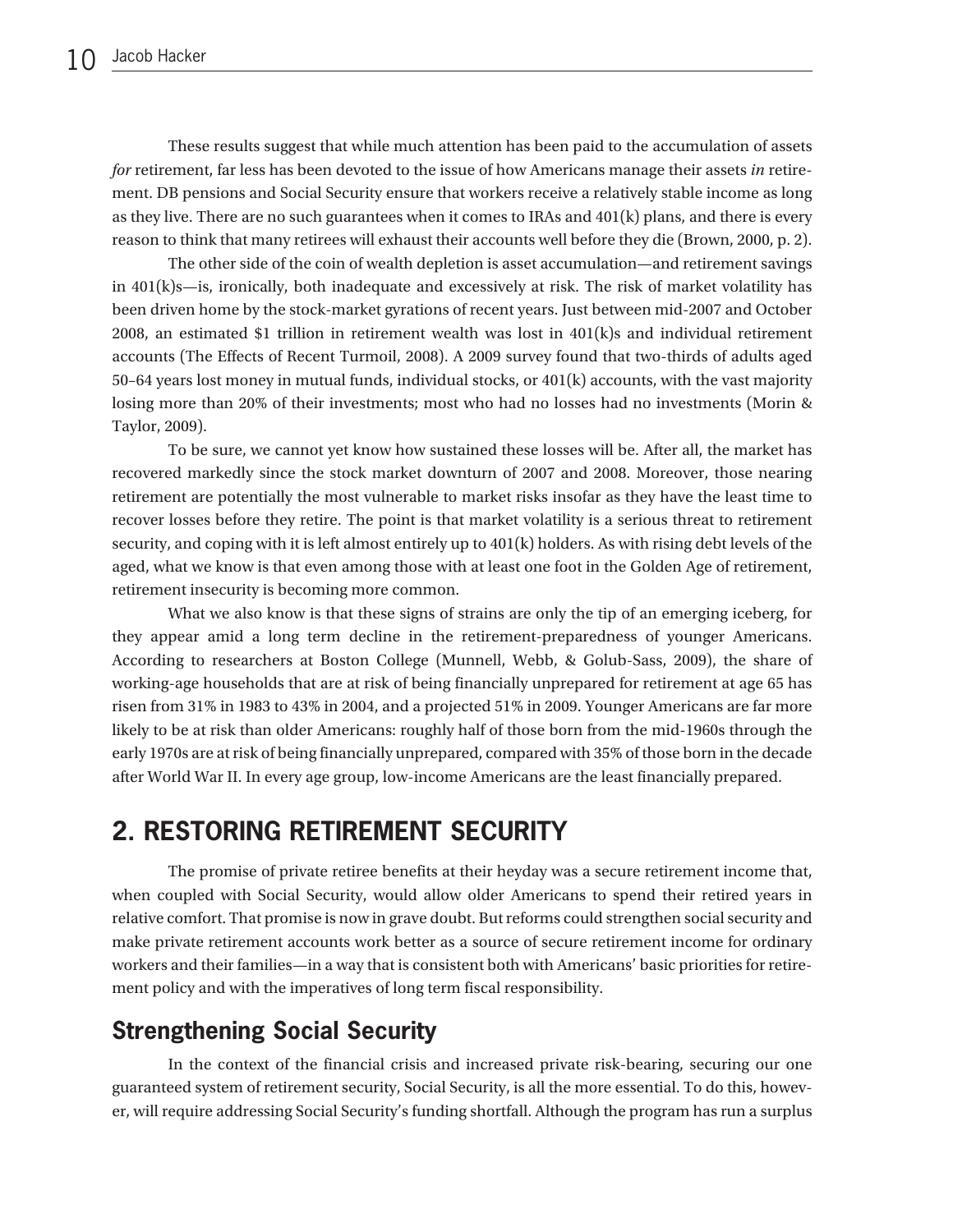since the early 1980s, it will soon start drawing down this surplus—which requires remitting special bonds held by the program (and thus will increase strains on the rest of the federal government) (Frolik, 2008). If no changes are made in the program, it is projected to be able to pay around three-quarters of promised benefits after the mid-2030s (Social Security and Medicare Board of Trustees, 2010). This is a far cry from bankruptcy, but it does require changes to the program to place it on a stronger long-term foundation.

The last two decades have been consumed by a debate over "privatization" of Social Security—that is, its whole or partial replacement by mandatory individual savings accounts (see generally Ferrara and Tanner, 1998; Tanner, 2004). Private accounts by themselves, however, would make Social Security's finances worse not better. This is because Social Security is a pay-as-you-go system, with younger workers' contributions to the program financing benefits for current retirees. If these contributions were instead diverted into private accounts, the funds needed to pay promised benefits would have to come from somewhere else, or, more precisely, from new taxes, new benefits cuts, new borrowing, or some mix of the three. The only way to pay these "transition costs" is to take something away from someone—retirees in the form of lower benefits, all Americans in the form of higher taxes or reduced spending on other valued ends, or future generations in the form of new government debt.

Even more important, privatization proposals would seriously undermine Social Security's role as an insurance program. The program was originally designed to pool risk across millions of citizens and use the power of government to guarantee against the major threats to family income during retirement. It offers a guaranteed benefit that is more generous to families with low lifetime incomes, to families whose heads are disabled or pass away, and to those who have the good fortune to live a long time after retirement (elderly widows are the chief example) (Hacker, 2008b, p. 132). The program also protects all families against the risk of large drops in their assets due to stock market or housing price instability, as well as the risk of unexpected inflation, which can devastate families on fixed incomes (Marmor and Mashaw, 2001).

In contrast, privatization would replace guaranteed benefits with the returns on workers' accounts, which could vary greatly from person to person. Those disabled before retirement, those who end up living a long time after retirement, those with low incomes, those who retire when the stock market drops—all might end up with less than they would have enjoyed had they received the guaranteed benefit. In short, a social insurance program would be replaced by a system that shifted much more risk onto the shoulders of individual workers and their families, which is precisely the transformation that has taken place in the private sector with such negative consequences for retirement income and security.

Fortunately, dealing with the future financial threats to Social Security does not require abandoning the core elements of the program: guaranteed lifetime benefits paid on retirement, provided as a right, and linked to lifetime earnings. The funding shortfall within the program—substantial, but hardly insurmountable—could be closed by making Social Security benefits and the payroll taxes that fund them modestly more progressive and by tying benefits to future longevity so that fortunate generations that live longer than the last receive slightly less from the program than now promised (see, e.g., Diamond & Orszag, 2005).

What this means in detail should be up for debate, but four important considerations should guide these discussions. First, the early retirement age for Social Security (now 62) should only be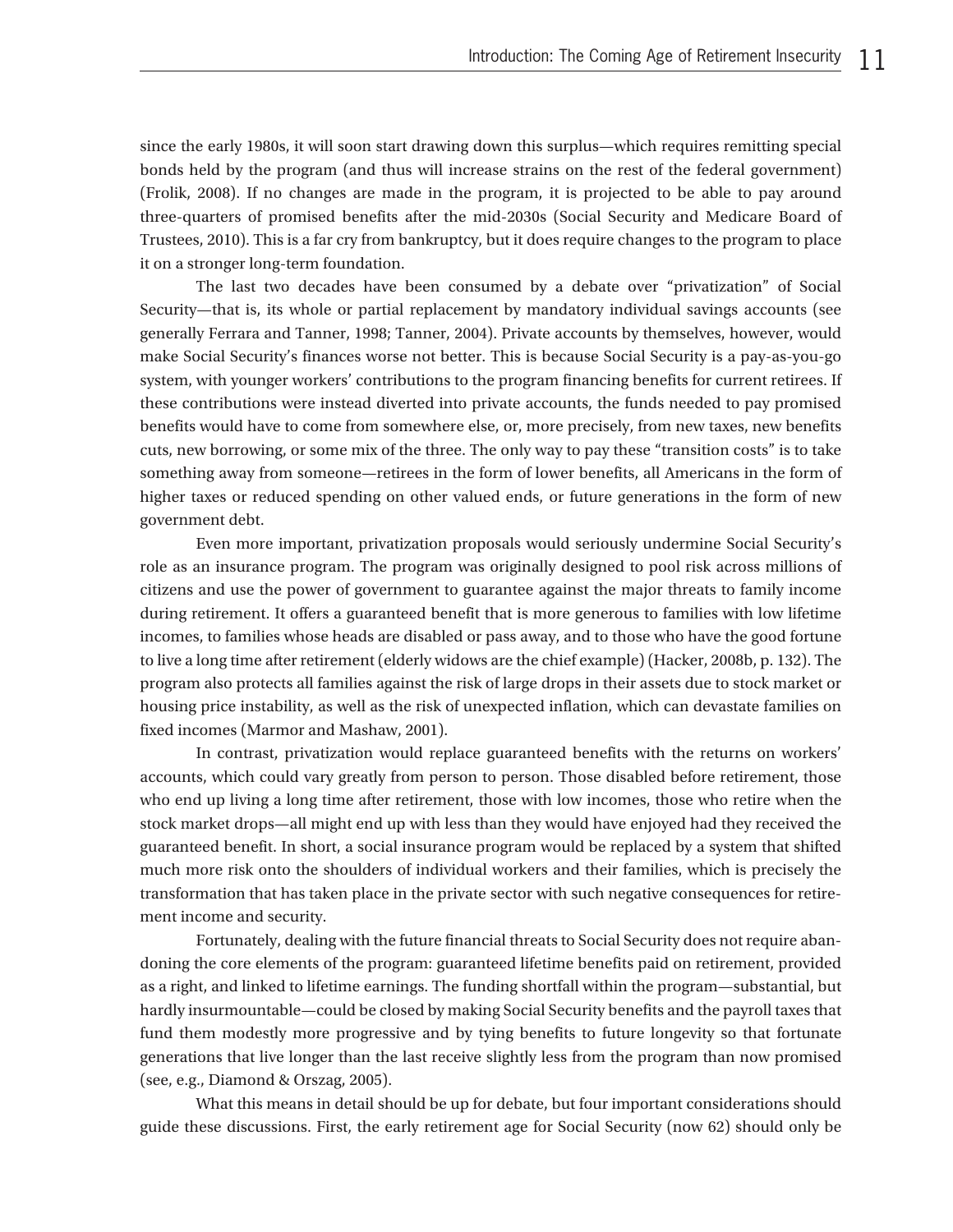raised in tandem with increased longevity of the least advantaged workers. This is because most of the gains in average life expectancy over the last generation have been enjoyed only by higher-wage workers, while less affluent workers are not living markedly longer than they used to (Manchester and Topoleski, 2008). Absent an increase in early retirement age, moreover, raising the age at which full benefits are received (now 65 and slated to rise to 67 in future years) amounts simply to a blunt cut in benefits, since workers can receive reduced benefits before the normal retirement age (SSA, 2011).

Second, the financing of Social Security should be made more progressive. As wages have grown more unequal over the last generation, more and more of the highest wages are exempt from the Social Security payroll tax—which is capped at around \$100,000 in annual earnings (SSA, 2010). Because of the progressive benefit structure (high-income workers receive the lowest rate of return from the program), raising the cap results in far more revenue flowing into the program than new spending on benefits. In fact, eliminating the payroll tax cap would by itself close the long-term Social Security funding shortfall (Reno and Lavery, 2005). Removing the cap completely would weaken the link between contributions and benefits and likely create substantial opposition from high-income taxpayers. Nonetheless, it should be significantly raised.

Third, there is a strong case for taxing capital income as well as wage income—as was recently done for the Medicare portion of the payroll tax, which, importantly, is not capped like the Social Security tax (Frolik & Kaplan, 2010, p. 58). Another alternative would be to dedicate a portion of a restored estate tax, one that would tax a larger portion and share of the richest estates than the current tax, to Social Security's long-term financing.

Finally, serious consideration should be given to investing a portion of the Social Security trust fund in private equities. Certainly, there are risks to direct public investment in the stock market. Other countries, however, have successfully created models for passive investment that have allowed them to increase the returns of the prefunded portions of their system (Social Security Privatization, 1999). The advantage of such pooled investment—which is similar to what traditional DB pensions do, but on a broader scale and with a much greater capacity to spread risk—is that it allows for the diversification of market risk, both across individuals and over time, something that cannot be done with voluntary private accounts.

#### **Strengthening the Private Retirement Savings System**

Even with a secure Social Security system, today's workers will need other sources of income in retirement. Yet 401(k)s as they are presently constituted are not the solution. Too few workers are offered them, enroll in them, or put adequate sums in them—a reflection of perverse incentives built into their very structure—and they place too much of the risk of retirement planning onto individuals, with too little information and insurance to help families build a secure retirement.

At the federal level, proposals for reform fall into three main camps: incremental fixes to 401(k)s at one end, complete replacement of 401(k)s with an alternate tier of mandated savings in a federally sponsored program at the other end, and large-scale 401(k) reform in the middle of the spectrum.

The incremental approach is exemplified by the Pension Protection Act of 2006, which tried to encourage employers to automatically enroll their workers in  $401(k)s$ .<sup>3</sup> The research is clear that workers required to opt out of  $401(k)$ s rather than opt in are much more likely to participate in plans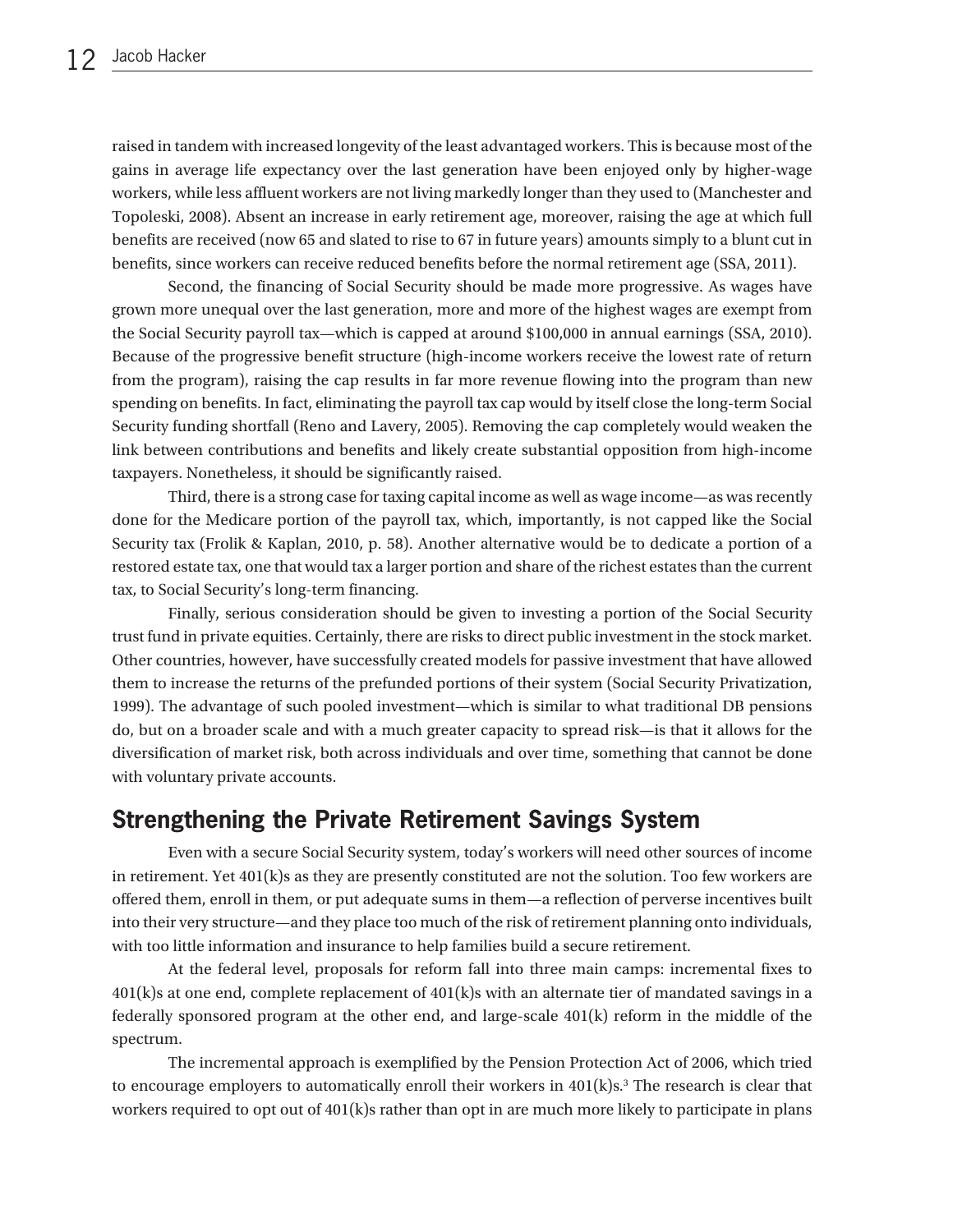(Randall, 2009). So far, however, results of the Act have been mixed, with surprisingly few employers adopting automatic enrollment (See Brown, 2010). Moreover, automatic enrollment does little to address other key concerns with 401(k)s, including the skewed tax subsidies for them, low contribution rates, leakage from the system due to lump-sum distributions, and, most fundamental of all, the reality that many employers do not offer a 401(k) at all.

On the other side of the spectrum, thoughtful pension experts have proposed to replace tax breaks for private retirement accounts with a system of mandatory, government managed accounts with a guaranteed rate of return that would supplement Social Security, forming a "second tier" of compulsory retirement savings (Munnell, 2009, pp. 23-24; see also Ghilarducci, this volume). Contributions would be mandatory, but unlike Social Security, benefits would be fully prefunded and there would be no redistribution from high-income to low-income workers. Most proposals in this category call for converting today's regressive tax subsidies into a flat credit deposited into workers' accounts in order to more effectively help low- and middle-wage workers save. Cash-out would be prohibited or highly restricted. Like Social Security, spouses would legally share benefits. These proposals generally envision that 401(k)s would gradually cease to exist, or become a tertiary tier for more affluent households to save additional sums without the benefit of guaranteed returns or tax subsidies.

Besides their mandated contributions, two key features of these proposals require mention. First, while workers could see their individual account balances, their funds would be pooled and invested by professionals rather than individually managed by workers themselves. Second, workers' savings would be partially or fully protected from the risk of market fluctuations through a guaranteed rate of return, with the government bearing market risk. The risk depends on the level and extent of the guarantee, and there is some debate about how to value that risk. Proponents argue that this risk must be weighed against the consequences if a large number of workers retire without having adequate income.

In terms of large-scale 401(k) reform, there have been several proposals for "universal 401(k)s" that have received substantial notice in recent years (Center for American Progress, 2011). My own, more robust version of such a proposal (Hacker, 2008; Hacker, 2011) would allow all workers to save in a single account throughout their working life, whether or not their employer offers a traditional pension plan. Employers would be encouraged to match employer contributions to these 401(k)s, and government could provide special tax breaks to employers that offered better matches to lower-wage workers. The plan features automatic enrollment, and a default contribution rate sufficient to finance retirement along with Social Security. Existing tax breaks for 401(k)s would be replaced with a flat retirement savings credit that would be placed in the accounts of all workers. Workers would contribute to this plan with after-tax dollars, and earnings on these contributions would not be taxed until withdrawals were made (Medill, 2011, pp. 104-5).

Unlike the present system, these universal  $401(k)$ s would be governed by the same rules that now protect traditional pension plans against excessive investment in company stock. Moreover, the default investment option would be a low-cost index fund with a mix of stocks and bonds that automatically shifts over time as workers age to limit market risk as workers approach retirement commonly known as a target or life-cycle fund. To help workers plan ahead, moreover, 401(k) balances would be reported to account holders not simply as a cash sum, but also a monthly benefit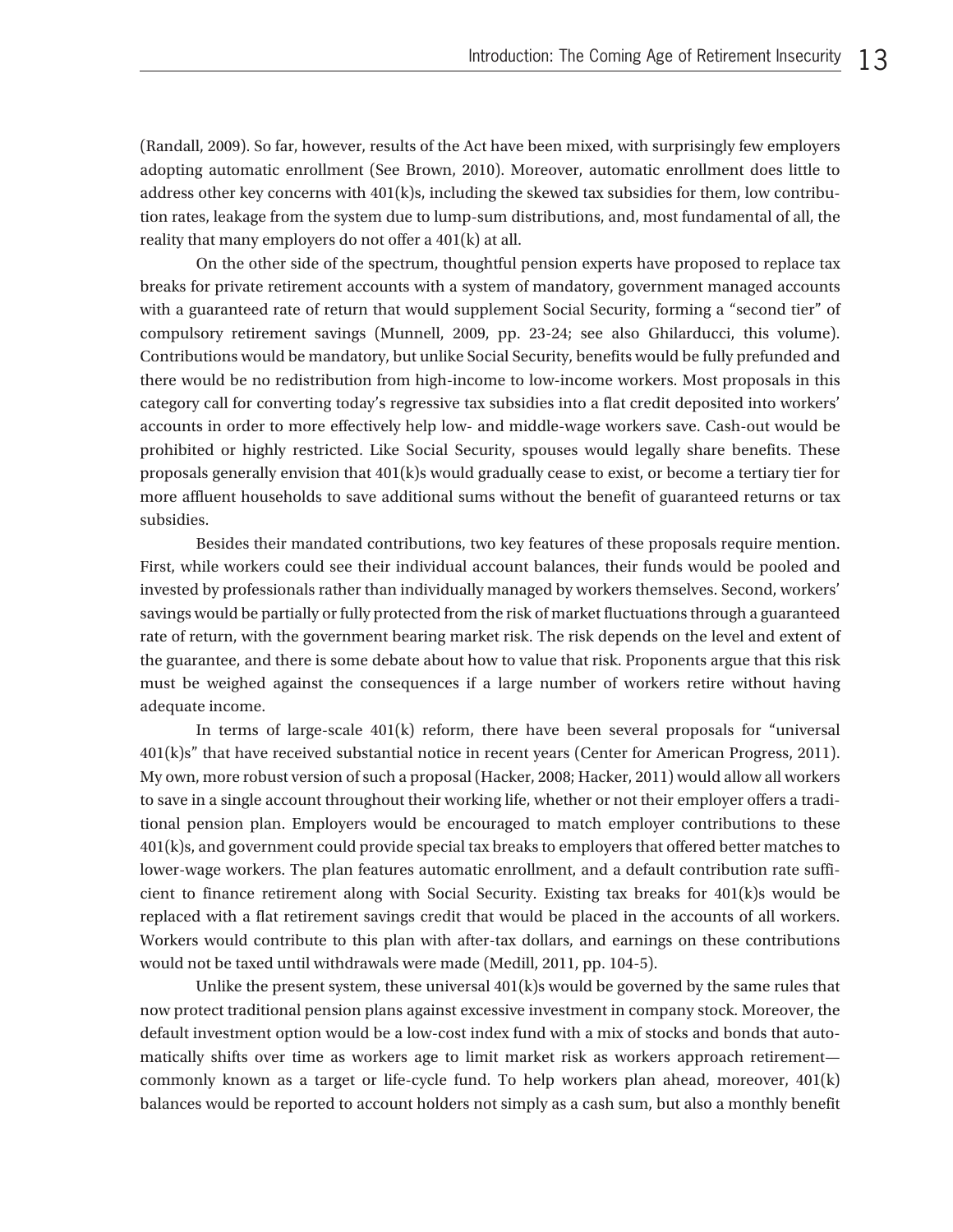amount that workers would receive when they retired if they had average life expectancy—just as Social Security benefits are reported.

## **3. CALIFORNIA'S RETIREMENT SECURITY CHALLENGE**

Because Social Security and 401(k)s are based in federal policy, meaningful policy reform to strengthen workers' retirement security must happen at the national level. Nonetheless, states can serve as important laboratories for policy innovation, as well as contribute to a better retirement security framework with their own policies. States and local governments have a huge stake in improving workers' retirement income prospects, not least because declining retirement security among older Americans is likely to greatly strain state and local budgets in the coming decades.

With the national context laid out, the remainder of this volume looks at the retirement security challenge for state policymakers and stakeholders,

The first two articles provide critical original data analysis on California retirement realities. In "California Workers' Retirement Prospects," Sylvia Allegretto, Nari Rhee, Joelle Saad-Lessler, and Lauren Schmitz analyze official data on California residents to profile income and poverty among current retirees, identify workplace retirement plan coverage trends, and project workers' retirement income prospects. They find that Social Security provides a critical buffer against poverty among today's retirees, but that the retirement future of the state's workforce appears bleak. Less than half of civilian workers are covered by any kind of employer sponsored retirement plan at their primary job, and most of this group is covered by a 401(k) type plan. Startlingly, nearly half of today's workers will be poor or near-poor if they retire at age 65, given current patterns in workplace retirement plan coverage, earnings, savings, and debt. This has profound implications for the state of California.

Some argue that the solution to this dilemma, and to rising pension and social insurance costs for employers and government, is for workers to delay retirement well into their late 60s. Such proposals are founded on increasing average life expectancy. At the same time, the length of time that a worker can expect to live past his or her working years has direct bearing on the quality of life in retirement. Christina A. Clarke and Amal Harrati review a substantial body of research demonstrating that life expectancy gains have unevenly distributed, and that there is a widening longevity gap by race, education, and income. They present original research highlighting marked inequality in mortality by race and class (as measured by neighborhood soecioeconomic status) among California residents, a pattern that holds not just at birth but during prime working years and at retirement age. Racial differences in life expectancy are most pronounced between Asians and Blacks. The authors also find that socioeconomic disparities in life expectancy are marked among Whites and among Blacks; and that though this class difference diminishes between birth and adulthood, it persists to a significant degree at ages 45 and 65. In other words, the number of years that a California worker can expect to live after prime working age and after age 65 varies significantly depending on his or her race and socioeconomic status. This is a critical factor that needs to be considered in the retirement age debate.

In light of the shortcomings of the current system of providing for retirement security, the next three articles in this volume explore various solutions through which workers' retirement income can be improved.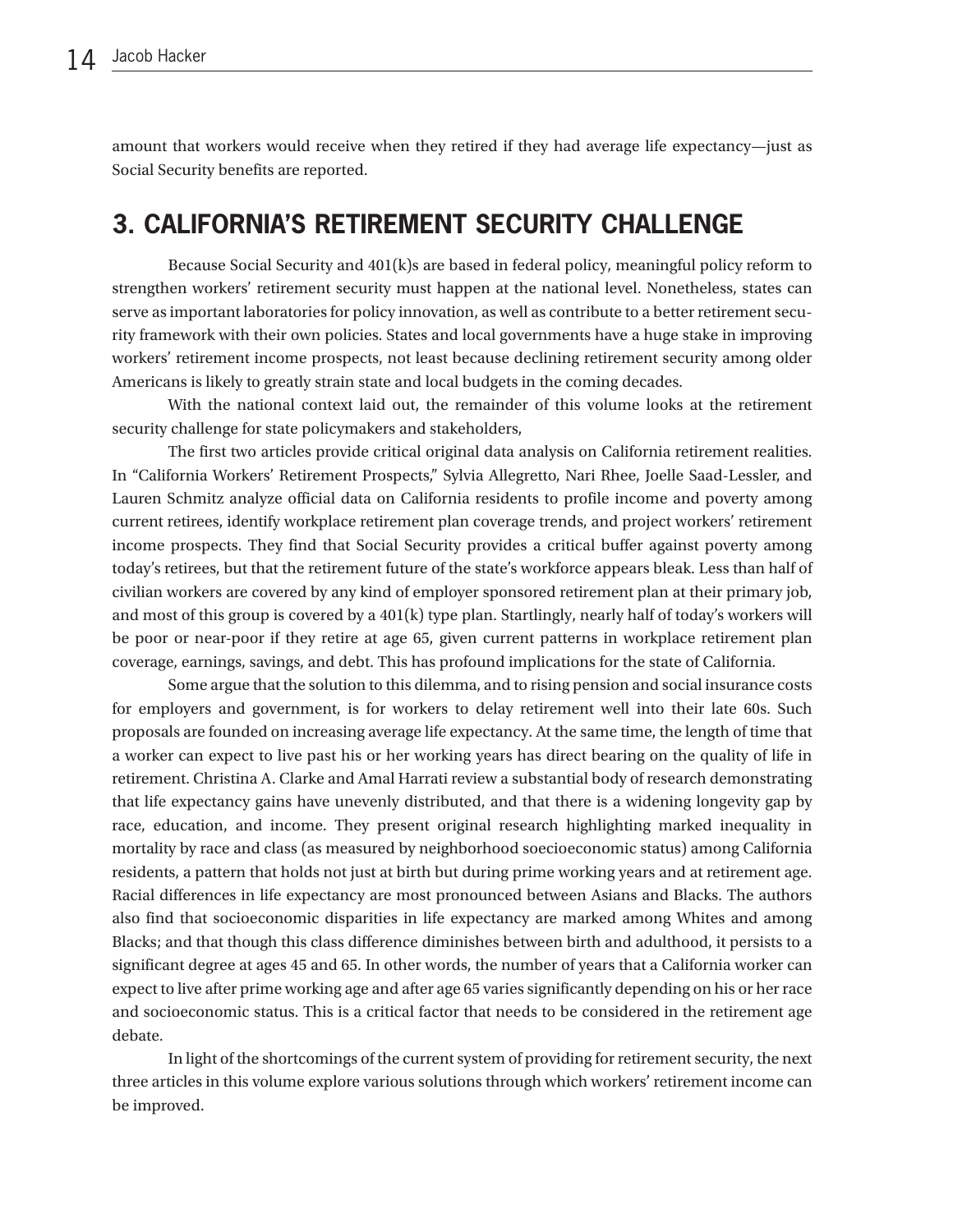In "The Business Case for Defined Benefit Pensions," Beth A. Almeida and Christian E. Weller outline the labor market reasons for employers to favor DB pensions and—in light of the the sharp decline DB pensions in the private sctor—explores plan design features that could make them more attractive to employers. They review research on labor recruitment, retention, and productivity and DB pensions, concluding that the deferred compensation structure of DB pensions may help employers recruit workers who are more likely to be loyal and to support the organizational mission; keep employees in mid-career, when they are most productive; and encourage older, less productive employees to exit at the right time for the employer. They identify key plan features that could facilitate employer support for DB pensions and which advantage multi-employer and public sector pensions: stand-alone entities separated from employer operations, regular contributions, and economies of scale. They observe that DB pension coverage could be expanded via a coordinating mechanism that aggregates private employers into similarly structured plans.

In "Designing a More Attractive Annuitization Option: Problems and Solutions," Anthony Webb addresses the problem of converting individual account balances into a secure income stream and assesses the potential role of annuities in a publicly sponsored retirement plan. While traditional pensions provide lifelong monthly benefits to workers, 401(k)s provide lump sums. Workers could theoretically convert some or all of their account balance into a lifelong income stream by purchasing annuities from private insurance carriers, but these annuities are unattractively priced for individuals who anticipate living to average life expectancy for their age and gender. Webb highlights the reasons for market failure in private annuities, and considers the value of annuitization to low-wage workers, most of whose retirement wealth is already annuitized through Social Security and who may not expect to live very long. He argues that a publicly sponsored retirement savings program could offer more attractive returns on annuities by creating a group annuity market and reducing administrative costs.

Finally, in "High Performance Pensions for All Californians," Theresa Ghilarducci proposes two new policies with which the State of California could help private sector workers lacking a pension meet three key goals of retirement security policy: adequate savings, managed investment risk, and steady lifelong income during retirement. The first policy is to establish California Guaranteed Retirement Accounts (CGRAs), which would provide a guaranteed average real return of 2–4% on contributions and offer low-cost annuities. Ghilarducci argues that this is best done through a large, established public pension fund like CalPERS or CalSTRS that already has economies of scale and investment expertise, although a more feasible route might be to have the Treasurer's Office administer a plan through private financial firms, with the state offering a guaranteed return investment vehicle as an option to workers if it is willing to bear a degree of risk. Based on a Monte Carlo scenario using historical financial market data, Ghilarducci argues that a real return of 3% runs minimal risk to the state of ever having to use general revenues to pay CGRA benefits. The second policy is to replace state income tax deductions for retirement contributions with a flat \$145 tax credit towards every worker's retirement savings, at no extra expense to the State of California, in order to create a fairer tax subsidy that encourages broader retirement savings participation.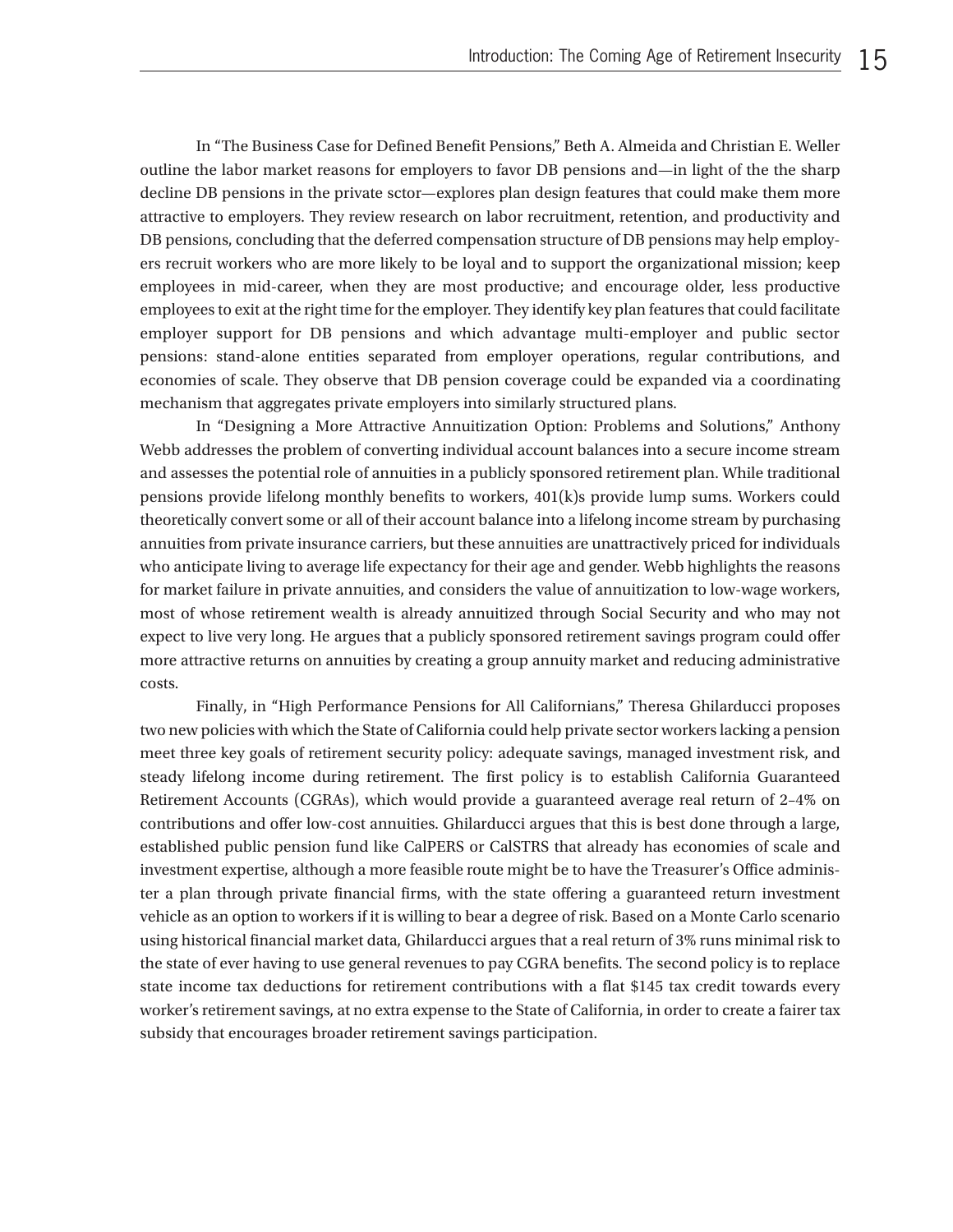## **4. CONCLUSION**

Over the last generation, America's public-private framework for providing retirement security has come undone. The "three-legged stool" of retirement security (Social Security, private definedbenefit pensions, and private savings) has given way to a much less stable two-legged stool (Social Security and private savings) that is also being forced to bear the increasing burden of health care costs in old age. It is fashionable to say that these changes are inevitable, that they reflect inexorable demographic and budgetary challenges that dictate ever more risk-shifting onto Americans. This is false. The picture of retirement that we see today is indeed a vision of the past. If we do not act, future retirees will face a more unequal and risky retirement than do those living in the waning days of the Golden Age of Retirement. But that does not mean that we cannot develop a new image of retirement for the future that, like the old, provides people with the means to enjoy broad economic security both during their working lives and during retirement.

**\* \* \***

## **Endnotes**

<sup>1</sup> See 26 U.S.C. §§ 105(b), 106(a) (2010); and Joint Committee on Taxation (2008, 14).

<sup>2</sup> According to a recent analysis of families with earnings between two and six times the federal poverty level (\$40,000 to \$120,000 for a family of four) and headed by working-age adults, more than half of middle-class families have no net financial assets whatsoever, excluding home equity, and nearly four in five middle-class families do not have sufficient non-housing assets to cover three-quarters of essential living expenses for even three months should their income disappear. Essential living expenses include food, housing, clothing, transportation, health care, personal care, education, personal insurance, and pensions (Wheary, Shapiro, and Draut, 2007).

<sup>3</sup> [The Money Alert, Pension Protection Act overview. Retrieved March 10, 2011 from http://www.the](http://www.themoneyalert.com/PensionProtectionAct.html)moneyalertcom/PensionProtectionAct.html.

### **References**

- AARP. (2010, Jun. 23). *Our right: Keeping Social Security strong.* Washington, DC: AARP. Retrieved [from http://www.aarp.org/work/social-security/info-08-2009/keeping\\_Social\\_Security\\_strong.](http://www.aarp.org/work/social-security/info-08-2009/keeping_Social_Security_strong.html?cmp=RDRCT-STRSS_JUN23_010) html?cmp=RDRCT-STRSS\_JUN23\_010.
- Bartlett B. (2009, May 14). The 81% tax increase. *Forbes.com.* Retrieved from [http://www.forbes.](http://www.forbes.com/2009/05/14/taxes-social-security-opinions-columnists-medicare.html) [com/2009/05/14/taxes-social-security-opinions-columnists-medicare.html.](http://www.forbes.com/2009/05/14/taxes-social-security-opinions-columnists-medicare.html)
- Broadbent, J., Palumbo, M., & Woodman, E. (2006, Dec.). The shift from defined benefit to defined contribution pension plans: Implications for asset allocation and risk management. Commission on Global the Financial System Working Paper. Retrieved from [http://www.bis.org/](http://www.bis.org/publ/wgpapers/cgfs27broadbent3.pdf) [publ/wgpapers/cgfs27broadbent3.pdf.](http://www.bis.org/publ/wgpapers/cgfs27broadbent3.pdf)
- Brown, J.R. (2000). How should we insure longevity risk in pensions and Social Security? Chestnut Hill, MA: Center for Retirement Research at Boston College. Retrieved from [http://crr.bc.edu/](http://crr.bc.edu/images/stories/Briefs/ib_4.pdf) [images/stories/Briefs/ib\\_4.pdf.](http://crr.bc.edu/images/stories/Briefs/ib_4.pdf)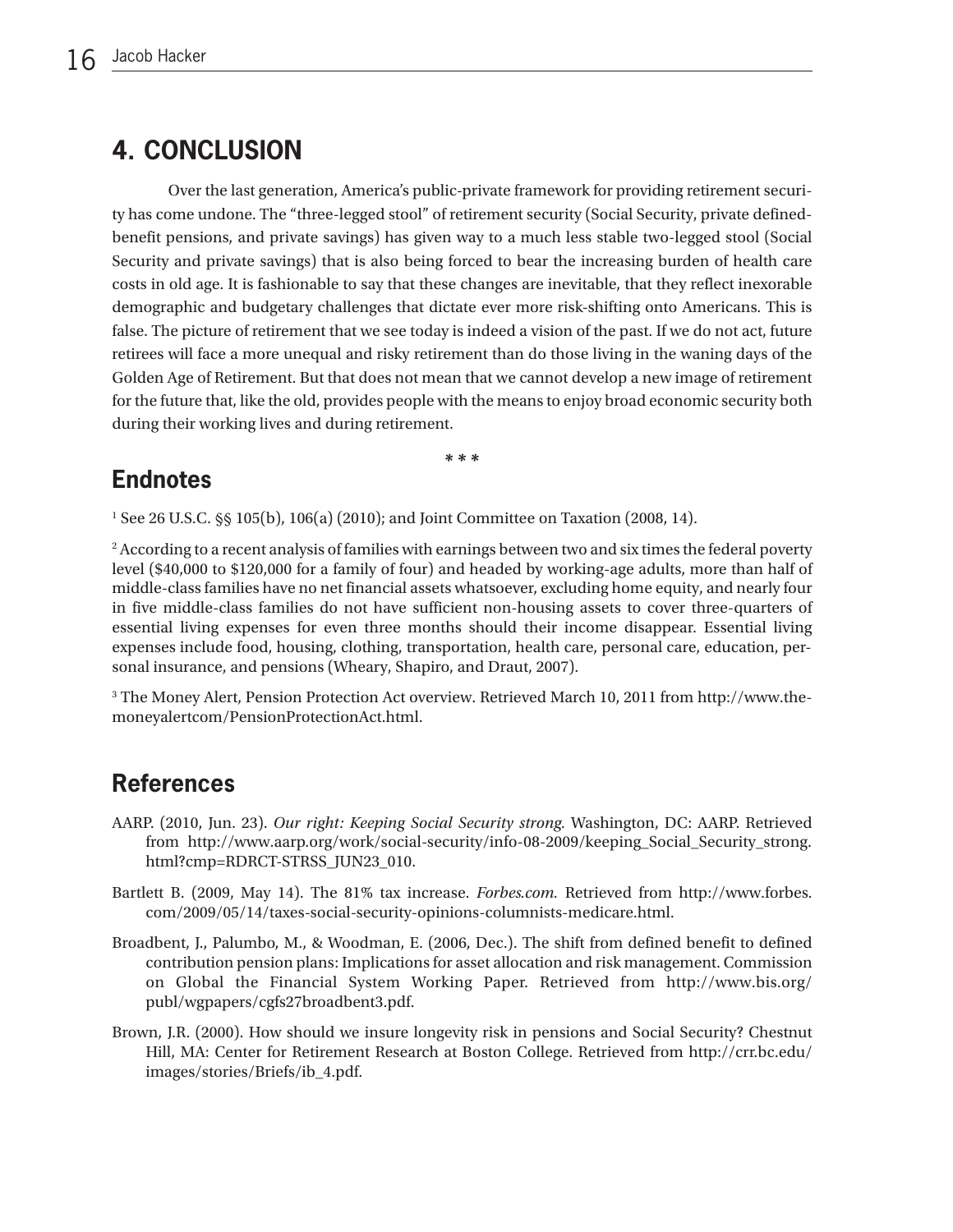- Brown, S. K. (2010, Jun.). Automatic 401(k) plans: Employer views on enrolling new and existing employees, Executive Summary. Washington, DC: AARP. Retrieved from http://assets.aarp.org/rgcenter/econ/auto401k.pdf.
- Burman, L.E., Coe, N.B., & Gale, W.G. (2001). What happens when you show them the money: Lump sum distributions, retirement income security and public policy. Washington, DC: Urban Institute. Retrieved from http://www.brookings.edu/papers/2001/0103saving\_gale.aspx.
- Center for American Progress. (2011). 15 new ideas: Universal 401(k). Retrieved Mar. 10, 2011 from http://www.americanprogress.org/projects/15newideas/pensions.html.
- Congressional Budget Office. (2005). Updated long-term projections for Social Security. Retrieved from http://www.cbo.gov/ftpdocs/60xx/doc6064/03-03-LongTermProjections.pdf.
- Copeland, C. (2005, Jan.). Changes in wealth for Americans reaching or just past normal retirement age. EBRI Issue Brief No. 227. Washington, DC: Employee Benefit Research Institute. Retrieved from http://www.ebri.org/pdf/briefspdf/0105ib1.pdf.
- Copeland, C. (2009, Oct.). Debt of the elderly and near elderly, 1992–2007. *Notes*, 30(10), 2–14. Washington, DC: Employee Benefit Research Institute. Retrieved from [http://www.ebri.org/](http://www.ebri.org/pdf/notespdf/EBRI_Notes_10-Oct09.DebtEldly.pdf) [pdf/notespdf/EBRI\\_Notes\\_10-Oct09.DebtEldly.pdf.](http://www.ebri.org/pdf/notespdf/EBRI_Notes_10-Oct09.DebtEldly.pdf)
- Dalton, M. (2011, Jan. 28). Crisis forces look at pension reforms. *Wall Street Journal.* Retrieved from http://online.wsj.com/article/SB10001424052748704721104576106870540913668.html.
- Diamond, P.A., & Orszag, P.R. (2005). Saving Social Security: The Diamond-Orszag Plan. *The Economists' Voice*, 2(1), 3-4. Retrieved from [http://www.brookings.edu/papers/2005/04saving\\_](http://www.brookings.edu/papers/2005/04saving_diamond.aspx) [diamond.aspx.](http://www.brookings.edu/papers/2005/04saving_diamond.aspx)
- Dietz, E. (2006, Apr. 26). Access to defined contribution retirement plans among workers in private industry, 2005. Bureau of Labor Statistics. Retrieved from [http://www.bls.gov/opub/cwc/](http://www.bls.gov/opub/cwc/cm20060425ch01.htm) [cm20060425ch01.htm.](http://www.bls.gov/opub/cwc/cm20060425ch01.htm)
- Economic Policy Institute. (2011). Retirement security eroding: Private-sector, employer-provided pension coverage, 1979-2009. Retrieved September 9, 2011 from [http://www.state](http://www.stateofworkingamerica.org/charts/view/202) [ofworkingamerica.org/charts/view/202.](http://www.stateofworkingamerica.org/charts/view/202)
- The effects of recent turmoil in financial markets on retirement security: Hearing before the House Committee on Education & Labor, 110th Cong. 2 (2008) (Statement of Peter R. Orszag). Retrieved from http://www.cbo.gov/doc.cfm?index=9864.
- Engelhardt, G. (2003). Reasons for job change and the disposition of pre-retirement lump-sum pension distributions. *Economic Letters*, 81(3), 333-339.
- Ferrara, P.J., & Tanner, M.D. (1998). *A New Deal for Social Security.* Washington, DC: Cato Institute.
- Frolik, L.A. (2008). Core values in conflict. *Elder law: Economic planning for the golden years: Symposium issue. Phoenix Law Review* 1(2).
- Frolik, L.A. & Kaplan, R.L. (2010). *Elder Law in a Nutshell.* St. Paul, MN: West Group.
- Hacker, J. S. (2008a). *The Divided Welfare State: The Battle over Public and Private Benefits in the United States.* Cambridge: Cambridge University Press.
- Hacker, J. S. (2008b). *The Great Risk Shift: The New Economic Insecurity and the Decline of the American Dream*. Oxford: Oxford University Press.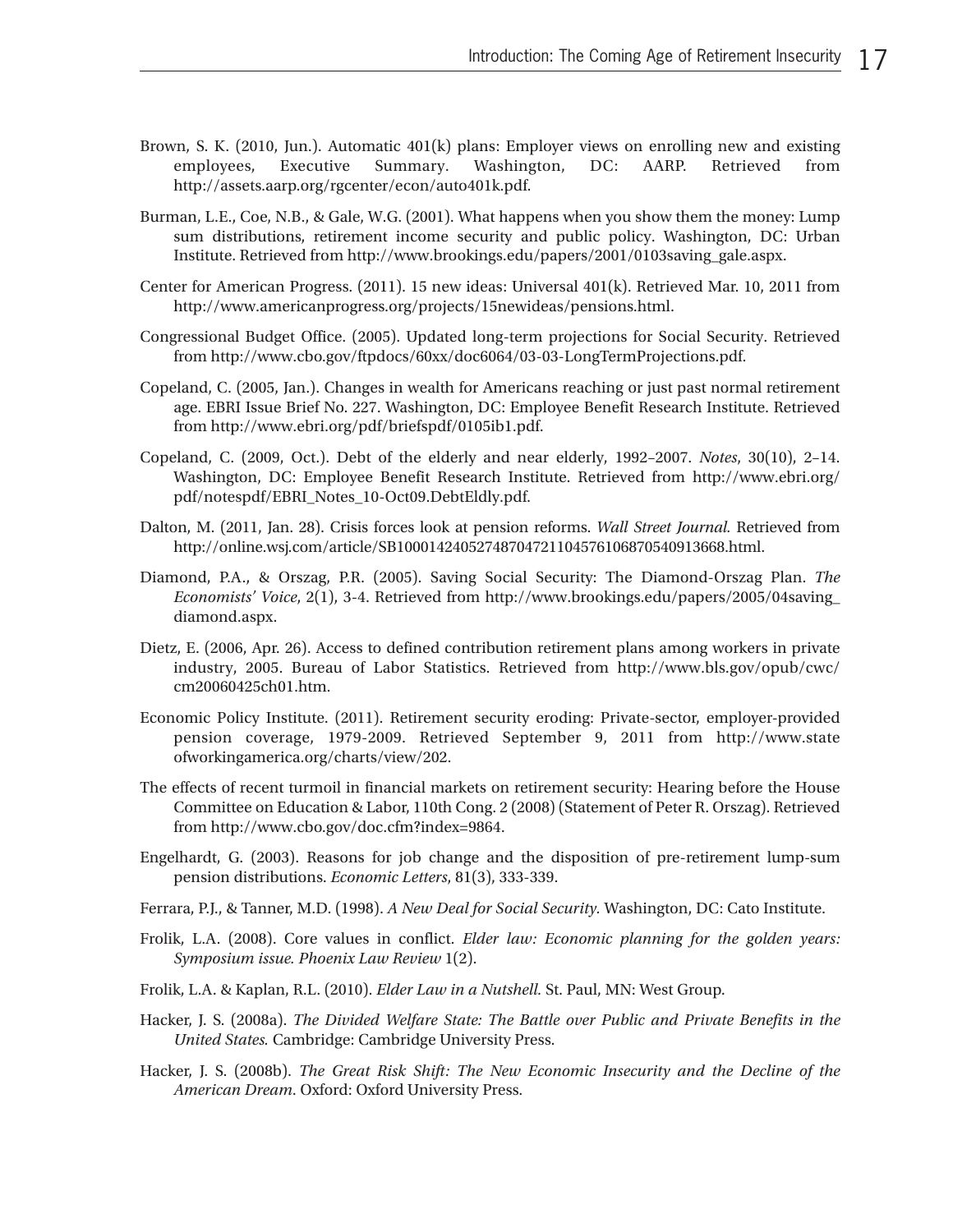- Hacker, J. S. (2011). Restoring retirement security: The market crisis, the "Great Risk Shift," and the challenge for our nation. *Elder Law Journal*, 19(1).
- Hanlon, S. (2010, Mar. 7). *Tax expenditure of the week: Tax-free retirement savings*. Center for American Progress. Retrieved from http://www.americanprogress.org/issues/2011/01/te\_011911.html.
- Harkness, D.S. (2010). The Credit Card Act of 2009: Welcome relief or too little, too late for vulnerable seniors? *Banking and Financial Services Policy Report*, 29(9), 12-22. Retrieved from http://papers.ssrn.com/sol3/papers.cfm?abstract\_id=1748560.
- Jefferson, R. (2000). Rethinking the risk of defined contribution plans. *Florida Tax Review,* 4(9), 607-683.
- Joint Committee on Taxation (1979). General Explanation of the Revenue Act of 1978 (H.R. 13511, 95th Congress, Public Law 95-600). Joint Committee Print. Washington, DC: U.S. Government Printing Office.
- Joint Committee on Taxation. (2008). Estimates of federal tax expenditures for fiscal years 2008-2012. Publication No. JCS-2-08. Washington, DC: U.S. Government Printing Office. Retrieved from http://www.gpo.gov/fdsys/pkg/CPRT-110JPRT45156/html/CPRT-110JPRT45156.htm.
- Langbein, J.H. (2006, Apr.). Understanding the Death of the Private Pension Plan in the United States (unpublished manuscript).
- Lav I.J. & McNichol, E. (2011, Jan. 20). Misunderstandings regarding state debt, pensions, and retiree health costs create unnecessary alarm: Misconceptions also divert attention from needed structural reforms. Washington, DC: Center on Budget and Policy Priorities. Retrieved from http://www.cbpp.org/files/1-20-11sfp.pdf.
- Manchester, J. & Topoleski, J. (2008, Apr. 17). Growing Disparities in Life Expectancy. CBO Economic and Budget Issue Brief. Washington, DC: Congressional Budget Office. Retrieved from http://www.cbo.gov/ftpdocs/91xx/doc9104/04-17-LifeExpectancy\_Brief.pdf.
- Marmor, T.R. & Mashaw, J.L. (2001). The future of entitlements. In J. Krieger & M.E. Crahan (Eds.), *The Oxford Companion to Politics of the World* (pp. 246-248). New York: Oxford University Press.
- Medill, C.E. (2011). *Introduction to Employee Benefit Law: Policy and Practice*. West Academic Publishing.
- Morin, R. & Taylor, P. (2009, May 14). Not your grandfather's recession—literally: Different ages, different downturns. Washington, DC: Pew Research Center. Retrieved from [http://pewre](http://pewresearch.org/pubs/1223/not-your-grandfathers-recession-literally)[search.org/pubs/1223/not-your-grandfathers-recession-literally.](http://pewresearch.org/pubs/1223/not-your-grandfathers-recession-literally)
- Munnell, A. H. & Sundén, A. (2004). *Coming Up Short: The Challenge of 401(k) Plans.* Washington, DC: Brookings Institution Press.
- Munnell, A. H. & Sundén, A. (2006, Mar.) 401(k) plans are still coming up short. CRR Issue Brief No. 43. Chestnut Hill, MA: Center for Retirement Research at Boston College. Retrieved from http://crr.bc.edu/images/stories/Briefs/ib\_43.pdf.
- Munnell, A. H. (2009). Bigger and better: Redesigning our retirement system in the wake of the financial collapse. In *Shared Responsibility, Shared Risk: Government, Markets, and Social Policy in the Twenty First Century.* Berkeley, CA: Berkeley Center on Health, Economic, and Family Security. Retrieved from [http://www.law.berkeley.edu/files/chefs/10.16.09\\_Presenters\\_Research\\_](http://www.law.berkeley.edu/files/chefs/10.16.09_Presenters_Research_Summary_Pamphlet.pdf) [Summary\\_Pamphlet.pdf.](http://www.law.berkeley.edu/files/chefs/10.16.09_Presenters_Research_Summary_Pamphlet.pdf)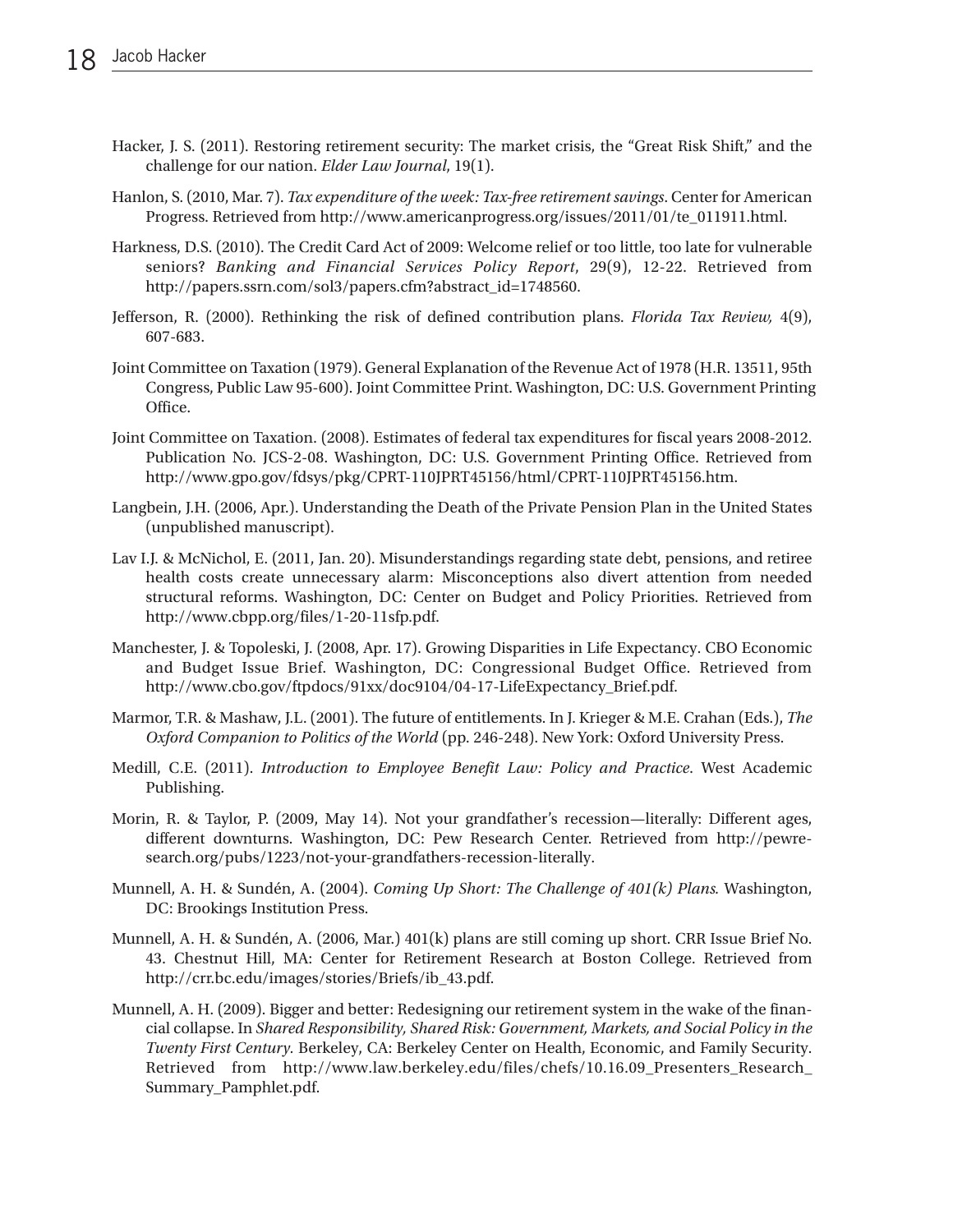- Munnell, A.H., Aubry, J.P., & Quinby, L. (2010). Public pension funding in practice. NBER Working Paper No. 16442. Washington, DC: National Bureau of Economic Research. Retrieved from http://www.nber.org/papers/w16442.pdf.
- Munnell, A.H., Haverstick, K. & Soto, M. (2007). Why have defined benefit plans survived in the public sector? Chestnut Hill, MA: Center for Retirement Research at Boston College. Retrieved from http://crr.bc.edu/images/stories/Briefs/slp\_2.pdf.
- Munnell, A.H., Webb, A., & Golub-Sass, F. (2009). The National Retirement Risk Index: After the crash. CRR Issue Brief No. 9-22. Chestnut Hill, MA: Center for Retirement Research at Boston College. Retrieved from http://crr.bc.edu/images/stories/Briefs/IB\_9-22.pdf.
- Progressivity and savings: Fixing the nation's upside-down incentives for savings: Hearing before the House Committee on Education & the Workforce, 108th Cong. 5 (2004) (Testimony of Peter R. Orszag). Retrieved from http://www.brookings.edu/views/testimony/orszag/20040225.pdf.
- Purcell, P. & Staman, J. (2009). Summary of the Employee Retirement Income Security Act. CRS Publication No. RL34443. Washington, DC: Congressional Research Service. Retrieved from http://aging.senate.gov/crs/pension7.pdf.
- Randall, D.K. (2009, Aug. 19). 401(k) rethink. *Forbes.com.* Retrieved from [http://www.forbes.com/](http://www.forbes.com/forbes/2009/0907/investing-retirement-ira-saving-401k-rethink.html) [forbes/2009/0907/investing-retirement-ira-saving-401k-rethink.](http://www.forbes.com/forbes/2009/0907/investing-retirement-ira-saving-401k-rethink.html)html.
- Reno, V. P. & Lavery, J. (2005, Feb.). *Options to balance Social Security funds over the next 75 years. Social Security Brief.* Washington, DC: National Academy of Social Insurance. Retrieved from http://www.law.cornell.edu/socsec/course/topic13/SS\_Brief\_18.pdf.
- Restoring retirement security: The market crisis, the "Great Risk Shift," and the challenge for our nations: Hearing before House Committee on Education & Labor, 110th Cong. 4 (2008) (Testimony of Jacob Hackworth).
- Sanders, B. (2011, Mar. 2). Op-Ed., Defending Social Security. *The Hill.* Retrieved from http://thehill.com/opinion/op-ed/147153-defending-social-security.
- Social Security Administration. (2010, Dec. 28). Automatic increases: Contribution and benefit base. Retrieved from http://www.ssa.gov/oact/cola/cbb.html.
- Social Security Administration. (2011, Feb. 9). Full Retirement Age. Retrieved from http://www.ssa.gov/retirement/1960.html.
- Social Security and Medicare Boards of Trustees. (2010, Aug. 5). Status of the Social Security and Medicare Programs: A Summary of the 2010 Annual Reports. Retrieved from http://www.ssa.gov/oact/TRSUM/index.html.
- Social Security privatization: Experiences abroad: Hearing before the House Task Force on Social Security Committee on the Budget, 106th Cong. 2-7 (1999) (Testimony of David L. Crippen, Director, Congressional Budget Office). Retrieved from [http://www.cbo.gov/ftpdocs/12xx/](http://www.cbo.gov/ftpdocs/12xx/doc1283/052599.pdf) [doc1283/052599.pdf.](http://www.cbo.gov/ftpdocs/12xx/doc1283/052599.pdf)
- Stabile, S. (2002). Freedom to choose unwisely: Congress' misguided decision to leave 401(k) plan participants to their own devices. *Cornell Journal of Law and Public Policy*, 11, 361-402.
- Tanner, M.D. (Ed.). (2004). *Social Security and its Discontents: Perspectives on Choice.* Washington, DC: Cato Institute.